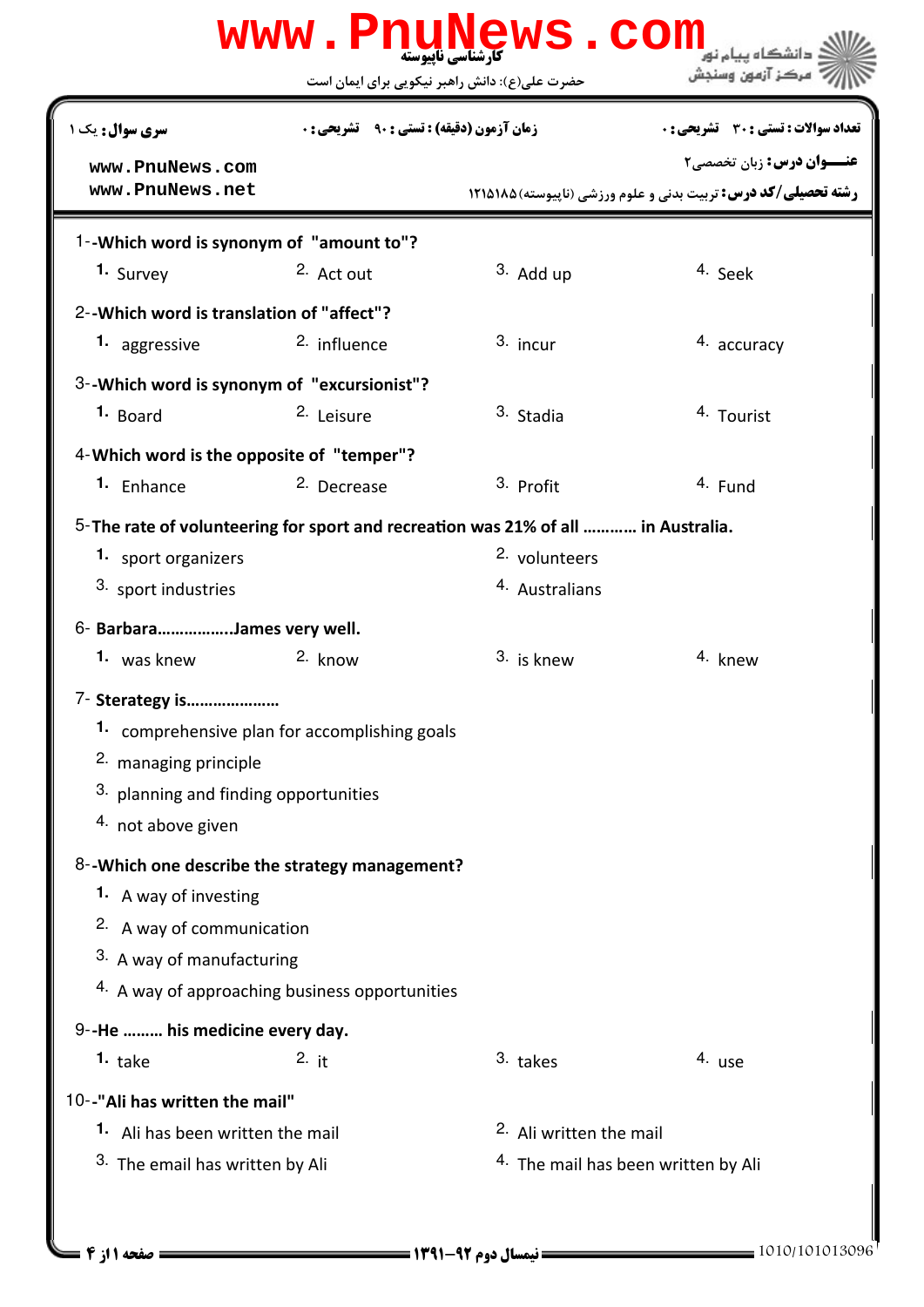# كارشناسي ناپيوسته **[www.PnuNews.com](http://pnunews.com)**

| <b>سری سوال :</b> یک ۱                                                                                                                                                                                                                                                                                                                                                                                                                                                                                                                                                                                                                                             |                       | <b>زمان آزمون (دقیقه) : تستی : 90 ٪ تشریحی : 0</b> | تعداد سوالات : تستي : 30 ٪ تشريحي : 0                                                             |  |  |  |  |
|--------------------------------------------------------------------------------------------------------------------------------------------------------------------------------------------------------------------------------------------------------------------------------------------------------------------------------------------------------------------------------------------------------------------------------------------------------------------------------------------------------------------------------------------------------------------------------------------------------------------------------------------------------------------|-----------------------|----------------------------------------------------|---------------------------------------------------------------------------------------------------|--|--|--|--|
| www.PnuNews.com<br>www.PnuNews.net                                                                                                                                                                                                                                                                                                                                                                                                                                                                                                                                                                                                                                 |                       |                                                    | عنــوان درس: زبان تخصصي٢<br><b>رشته تحصیلی/کد درس:</b> تربیت بدنی و علوم ورزشی (ناپیوسته) ۱۲۱۵۱۸۵ |  |  |  |  |
| 11--Plural of "fish" is                                                                                                                                                                                                                                                                                                                                                                                                                                                                                                                                                                                                                                            |                       |                                                    |                                                                                                   |  |  |  |  |
| 1. $fesh$                                                                                                                                                                                                                                                                                                                                                                                                                                                                                                                                                                                                                                                          | 2. fishes             | $3.$ fish                                          | 4. fishs                                                                                          |  |  |  |  |
| 12--Singular of "wives" is                                                                                                                                                                                                                                                                                                                                                                                                                                                                                                                                                                                                                                         |                       |                                                    |                                                                                                   |  |  |  |  |
| 1. Wive                                                                                                                                                                                                                                                                                                                                                                                                                                                                                                                                                                                                                                                            | 2. wife               | $3.$ wolf                                          | 4. view                                                                                           |  |  |  |  |
| 13--We  Not happy after the sad ending.                                                                                                                                                                                                                                                                                                                                                                                                                                                                                                                                                                                                                            |                       |                                                    |                                                                                                   |  |  |  |  |
| 1. were                                                                                                                                                                                                                                                                                                                                                                                                                                                                                                                                                                                                                                                            | $2.$ was              | $3.$ did                                           | 4. d <sub>o</sub>                                                                                 |  |  |  |  |
| 14--I  to the mall after school.                                                                                                                                                                                                                                                                                                                                                                                                                                                                                                                                                                                                                                   |                       |                                                    |                                                                                                   |  |  |  |  |
| 1. $g$ oes                                                                                                                                                                                                                                                                                                                                                                                                                                                                                                                                                                                                                                                         | 2. went               | 3. gone                                            | $4.$ go                                                                                           |  |  |  |  |
| In general, a well-conceived strategy addresses three areas: distinctive competence is<br>something the organization does well. The limited, a large clothing chain. Stresses its<br>distinctive competence of speed in moving inventory. it tracks consumer preferences daily<br>with point of sale computers, electronically transmits orders to suppliers in Hong Kong,<br>charters 747s to fly products to the united states, and has products in stores forty-eight<br>hours later. Since other retailers take weeks or sometimes months to accomplish the same<br>thing, the limited relies on this distinctive competence to stay ahead of its competition. |                       |                                                    |                                                                                                   |  |  |  |  |
| 15--Which word is synonym of "transmits"?                                                                                                                                                                                                                                                                                                                                                                                                                                                                                                                                                                                                                          |                       |                                                    |                                                                                                   |  |  |  |  |
| 1. Trans                                                                                                                                                                                                                                                                                                                                                                                                                                                                                                                                                                                                                                                           | 2. Term               | 3. Tradition                                       | 4. Transfer                                                                                       |  |  |  |  |
| 16--In line 4 "It" refer to which word in the passage                                                                                                                                                                                                                                                                                                                                                                                                                                                                                                                                                                                                              |                       |                                                    |                                                                                                   |  |  |  |  |
| 1. Strategy                                                                                                                                                                                                                                                                                                                                                                                                                                                                                                                                                                                                                                                        | <sup>2.</sup> Limited | 3. Organization                                    | 4. Accomplish                                                                                     |  |  |  |  |
| 17--which word is opposite of "limited"?                                                                                                                                                                                                                                                                                                                                                                                                                                                                                                                                                                                                                           |                       |                                                    |                                                                                                   |  |  |  |  |
| 1. huge                                                                                                                                                                                                                                                                                                                                                                                                                                                                                                                                                                                                                                                            | 2. Flick              | 3. premium                                         | 4. preference                                                                                     |  |  |  |  |
| 18--Which one is an example of distinctive competence?                                                                                                                                                                                                                                                                                                                                                                                                                                                                                                                                                                                                             |                       |                                                    |                                                                                                   |  |  |  |  |
| 1. The limited                                                                                                                                                                                                                                                                                                                                                                                                                                                                                                                                                                                                                                                     | 2. Disney             | 3. Hershey foods                                   | 4. Mars                                                                                           |  |  |  |  |
|                                                                                                                                                                                                                                                                                                                                                                                                                                                                                                                                                                                                                                                                    |                       |                                                    |                                                                                                   |  |  |  |  |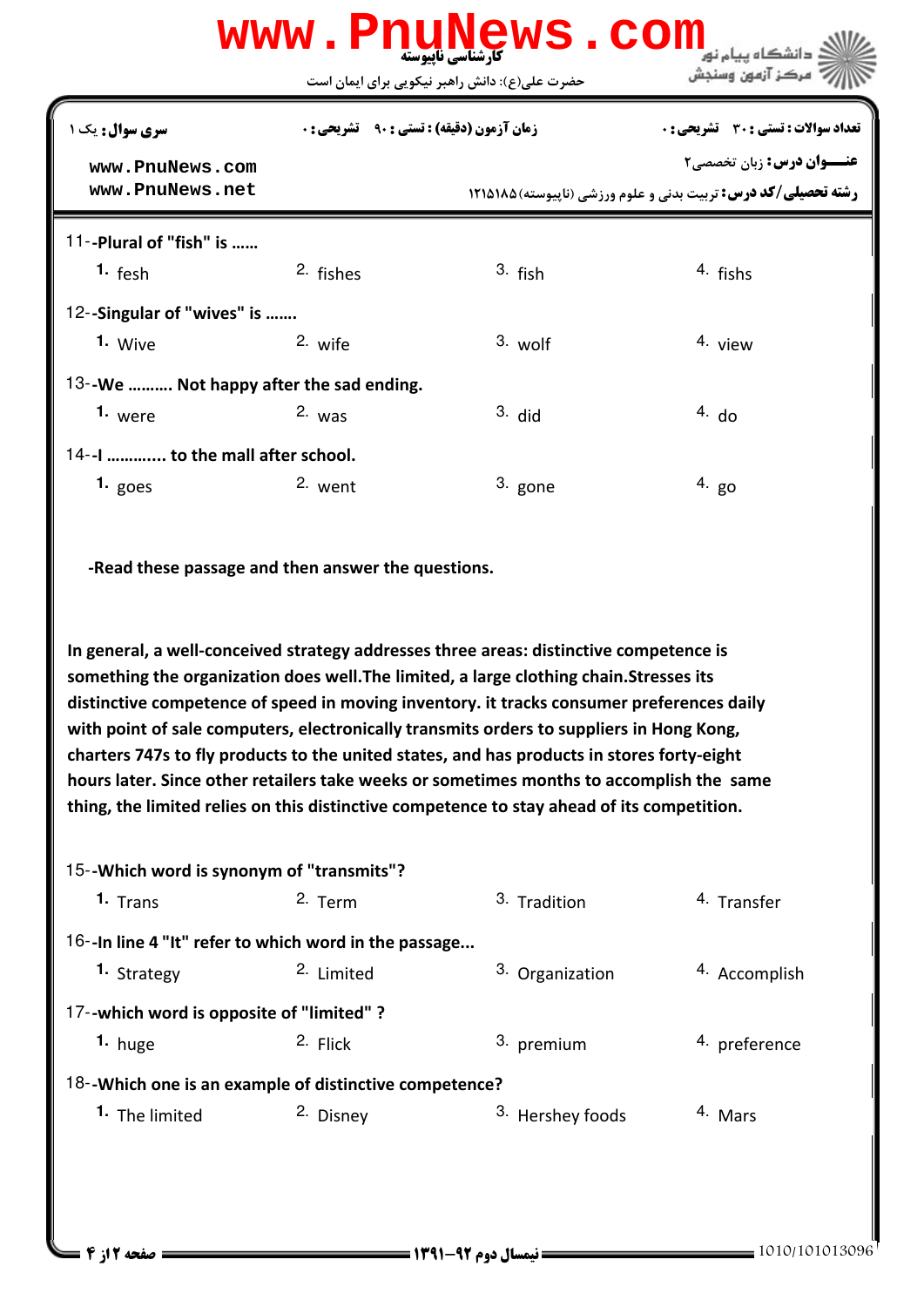|                                                                                                                |                                                                                                     | www.PnuNews.com                 | دانشگاه سام ز<br>مركز آزمون وسنجش                                                                       |  |  |  |
|----------------------------------------------------------------------------------------------------------------|-----------------------------------------------------------------------------------------------------|---------------------------------|---------------------------------------------------------------------------------------------------------|--|--|--|
| <b>سری سوال:</b> یک ۱                                                                                          | حضرت علی(ع): دانش راهبر نیکویی برای ایمان است<br><b>زمان آزمون (دقیقه) : تستی : 90 ٪ تشریحی : 0</b> |                                 | <b>تعداد سوالات : تستی : 30 ٪ تشریحی : 0</b>                                                            |  |  |  |
| www.PnuNews.com<br>www.PnuNews.net                                                                             |                                                                                                     |                                 | <b>عنــوان درس:</b> زبان تخصصي٢<br><b>رشته تحصیلی/کد درس:</b> تربیت بدنی و علوم ورزشی (ناپیوسته)۱۲۱۵۱۸۵ |  |  |  |
| 19-- travel takes participants outside their home communities, to another town, state. or<br>country.          |                                                                                                     |                                 |                                                                                                         |  |  |  |
| 1. Time dimension                                                                                              |                                                                                                     | <sup>2.</sup> Science           |                                                                                                         |  |  |  |
| 3. Spatial dimension                                                                                           |                                                                                                     | 4. Behavior                     |                                                                                                         |  |  |  |
| 20--    is a motivation that can be placed on a continum from low to highly competitive.                       |                                                                                                     |                                 |                                                                                                         |  |  |  |
| 1. Spatial                                                                                                     | 2. Competition                                                                                      | 3. Consistent                   | 4. Definition                                                                                           |  |  |  |
| 21-- In which person travels to take part in a sport?                                                          |                                                                                                     |                                 |                                                                                                         |  |  |  |
| 1. Behavior passive                                                                                            |                                                                                                     | <sup>2.</sup> Develop           |                                                                                                         |  |  |  |
| 3. Broad                                                                                                       |                                                                                                     | <sup>4.</sup> Behavior active   |                                                                                                         |  |  |  |
| 22-- The sport excursionist is a person  who is away from home.                                                |                                                                                                     |                                 |                                                                                                         |  |  |  |
| 1. for more than 24 hours                                                                                      |                                                                                                     | <sup>2.</sup> still temporarily |                                                                                                         |  |  |  |
| 3. for a time 4 hours                                                                                          |                                                                                                     | 4. for less than 24 hours       |                                                                                                         |  |  |  |
| 23--Sport psychology applies to a  population base.                                                            |                                                                                                     |                                 |                                                                                                         |  |  |  |
| 1. broad                                                                                                       |                                                                                                     | $2.$ term                       |                                                                                                         |  |  |  |
| 3. transfer of training                                                                                        |                                                                                                     | 4. affect                       |                                                                                                         |  |  |  |
| 24 -     refers to the effect that practice on one task has on the learning or performance of<br>another task. |                                                                                                     |                                 |                                                                                                         |  |  |  |
| 1. Former                                                                                                      |                                                                                                     | 2. Term                         |                                                                                                         |  |  |  |
| 3. Transfer of training                                                                                        |                                                                                                     | 4. Demonstrate                  |                                                                                                         |  |  |  |
| 25-- is the most fundamental aspect of learning to move.                                                       |                                                                                                     |                                 |                                                                                                         |  |  |  |
| 1. Premium                                                                                                     | 2. Alter                                                                                            | 3. Stability                    | 4. Flexibility                                                                                          |  |  |  |
| 26- Which word is the opposite of "pursue"?                                                                    |                                                                                                     |                                 |                                                                                                         |  |  |  |
| 1. Continue                                                                                                    | $2.$ Stop                                                                                           | 3. Injured                      | 4. Brain                                                                                                |  |  |  |
| 27- Which word is synonym of "activity"?                                                                       |                                                                                                     |                                 |                                                                                                         |  |  |  |
| 1. Leads                                                                                                       | 2. Spatial                                                                                          | 3. Sports                       | 4. Travel                                                                                               |  |  |  |